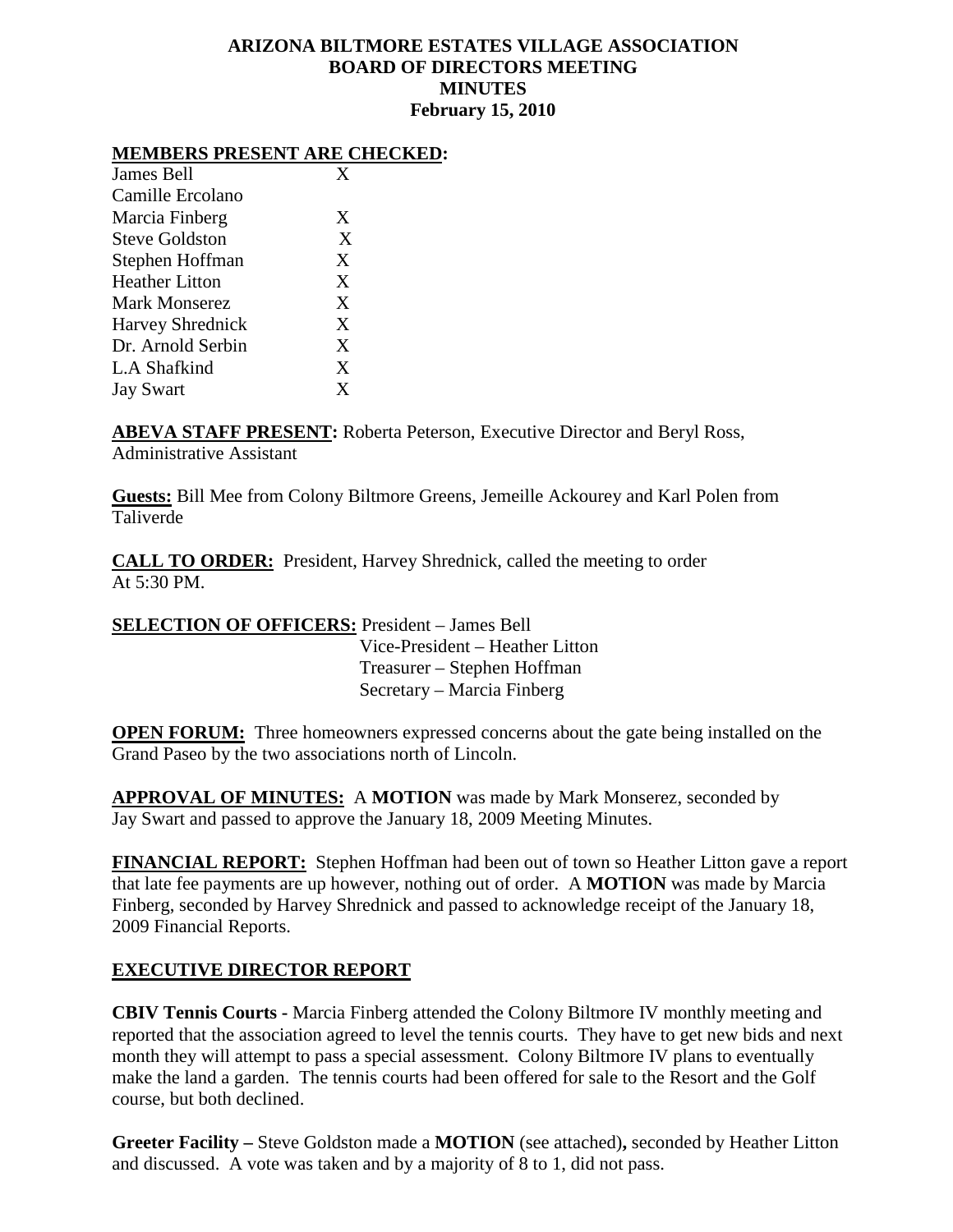**Grand Paseo** – Bill Mee informed Roberta Peterson that gates were being installed on the Grand Paseo North of Lincoln. Roberta spoke with the property manager who informed her that the communities "Joint Maintenance Committee" approved the fencing and gate with the approval of the city who said there was no easement there. Roberta asked them to stop until ABEVA has time to assess the issue. A **MOTION** was made by Mark Monserez, seconded by Jay Swart and passed to have the legal committee meet with Mr. Lou Stahl who is on the Joint Maintenance Committee.

**ABEVA Committees** – Postponed until next meeting

**ABEVA Guidelines** – The ABEVA Guidelines are very old and in need of updating due to legislative changes. Bill Hogan had started this, however it was never completed. An Ad Hoc committee was formed with Bill Mee, L.A. Shafkind and Roberta Peterson. Roberta will have a map ready to show the areas that ABEVA is responsible for.

**Various Emails** – Roberta wanted to know if the board wanted her to respond to any of the e-mails that was sent in there packet. Jay Swart will respond to Rich Richardson and Steve Skarphol.

# **COMMITTEE REPORTS**

**CEVPC –** Jay Swart reported that there were no new cases presented to CEVPC.

**Claremont Committee –** Heather Litton reported – No changes in the previous month.

**Legal Committee** – At the meeting on Jan.  $18<sup>th</sup>$  it was authorized to have the legal committee discuss with Scott Schirmer and his group, the drafting and signing of a written agreement that ABEVA is not responsible for any cost associated with the Greeter House.

Jim Bell spoke with Mr. Schirmer after the meeting to attempt to set up a date and time to meet, however Mr. Schirmer had no interest in talking.

**Security Committee –** Jay Swart reported that the new Rav4 SUV had been purchased and awaiting the decals. Securitas is providing the new decals with the patrols phone number on them. The Rav4 should be ready by this Thursday the  $18<sup>th</sup>$ .

Jay is meeting with the Commander of the Phoenix Police Department in regards to better safety.

**NEW BUSINESS –** Marcia Finberg will be reviewing the Brief before it goes to print.

**ADJOURMENT -** A **MOTION** was made by Mark Monserez, which was seconded by Jay Swart and passed to adjourn the meeting at 6:45p.m.

Respectfully submitted,

Beryl Ross, Recording Secretary

\_\_\_\_\_\_\_\_\_\_\_\_\_\_\_\_\_\_\_\_\_\_\_\_\_\_\_\_\_\_\_\_\_\_

\_\_\_\_\_\_\_\_\_\_\_\_\_\_\_\_\_\_\_\_\_\_\_\_\_\_\_\_\_\_\_\_\_\_